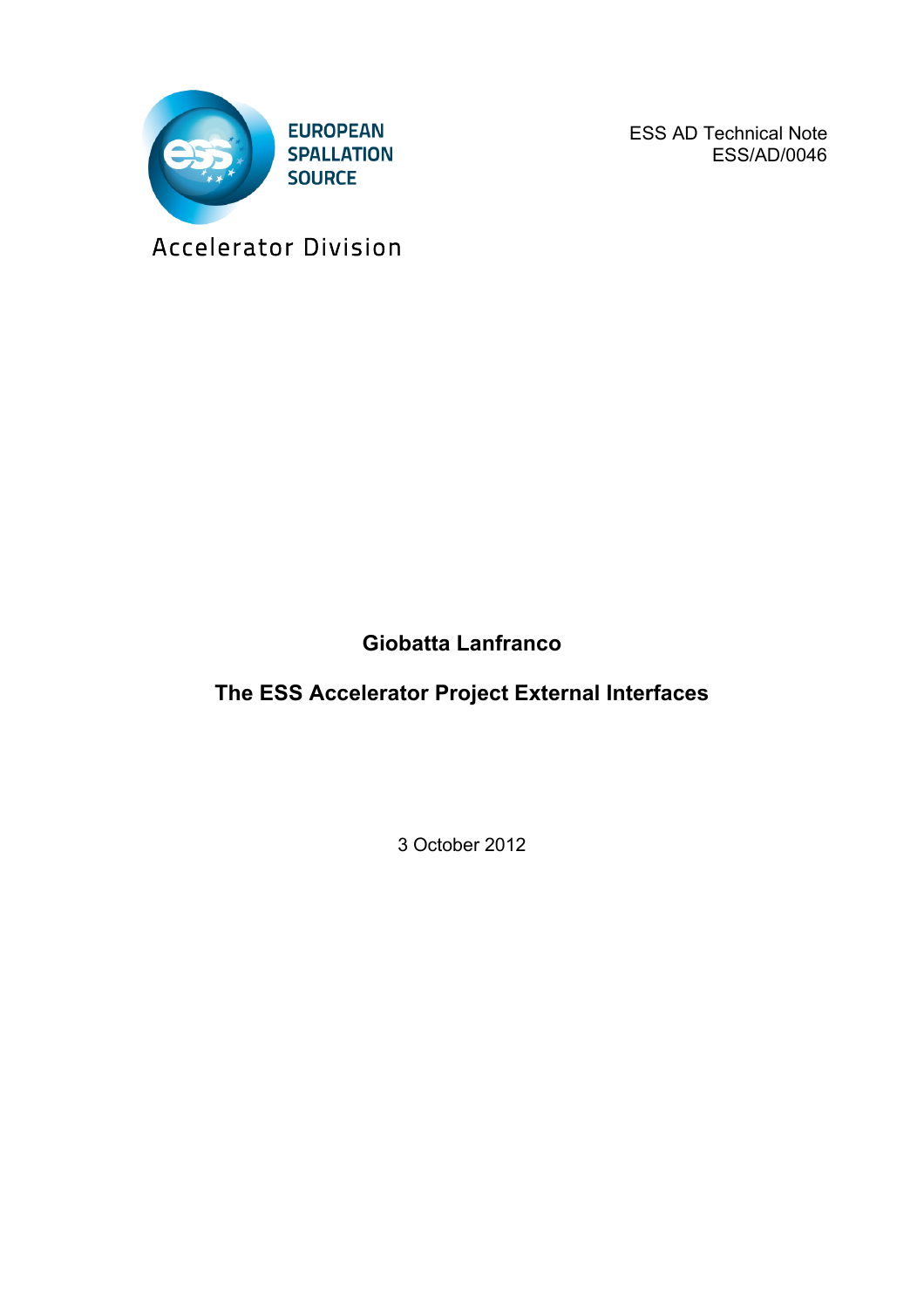# The ESS accelerator project external interfaces

|                  | Name               | <b>Affiliation</b> |
|------------------|--------------------|--------------------|
| <b>Author</b>    | Giobatta Lanfranco | ESS. AD            |
| <b>Reviewers</b> | David McGinnis     | ESS. AD            |
| Approver         | Mats Lindroos      | ESS. AD            |

#### **Distribution list**:

- M. Lindroos, AD
- S. Gysin, AD
- H. Danared, AD
- C.Darve, AD
- W. Hees, AD
- A. Jansson, AD
- D. McGinnis, AD
- S.Molloy, AD
- P.Ladd, AD
- A.Ponton, AD
- A.Sunesson, AD
- G. Trahern, AD
- R. Miyamoto, AD
- J. Weisend, AD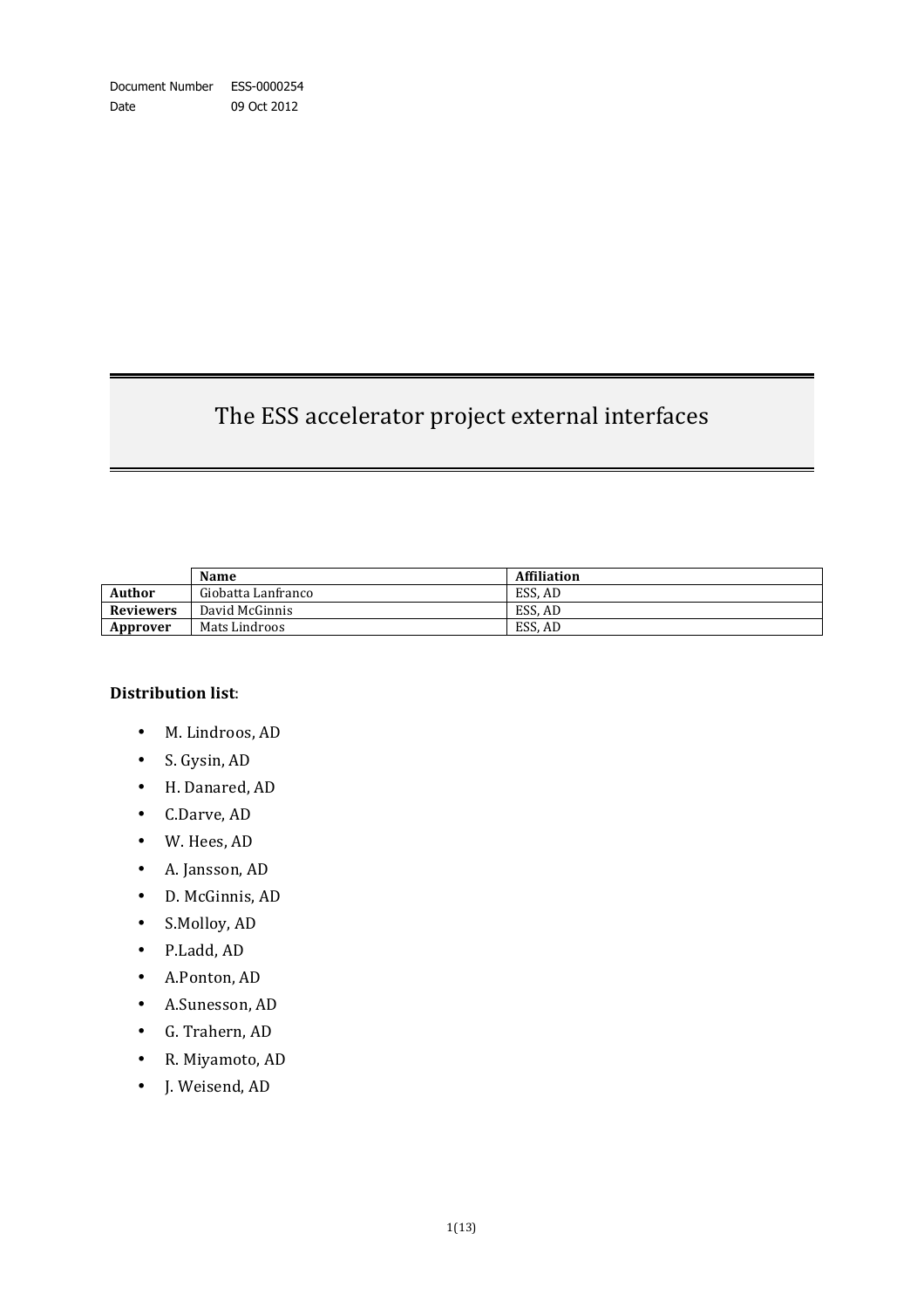Document Number ESS-0000254 Date 09 Oct 2012

#### **Acronyms**

- A2CF Interface between the accelerator project and conventional facilities
- A2T Interface between the accelerator project and the target project
- AD Accelerator division
- AP Accelerator project
- CF Conventional Facilities
- CS Cryo system
- CW Cooling water
- DI Deionized
- FE Front end
- HEBT High energy beam transport
- HP High purity
- HVAC Heating, ventilation and air conditioning
- ICD Interface control documents
- ICS Integrated control system
- LOTO Lockout and tagout access safety procedures
- VS Vacuum system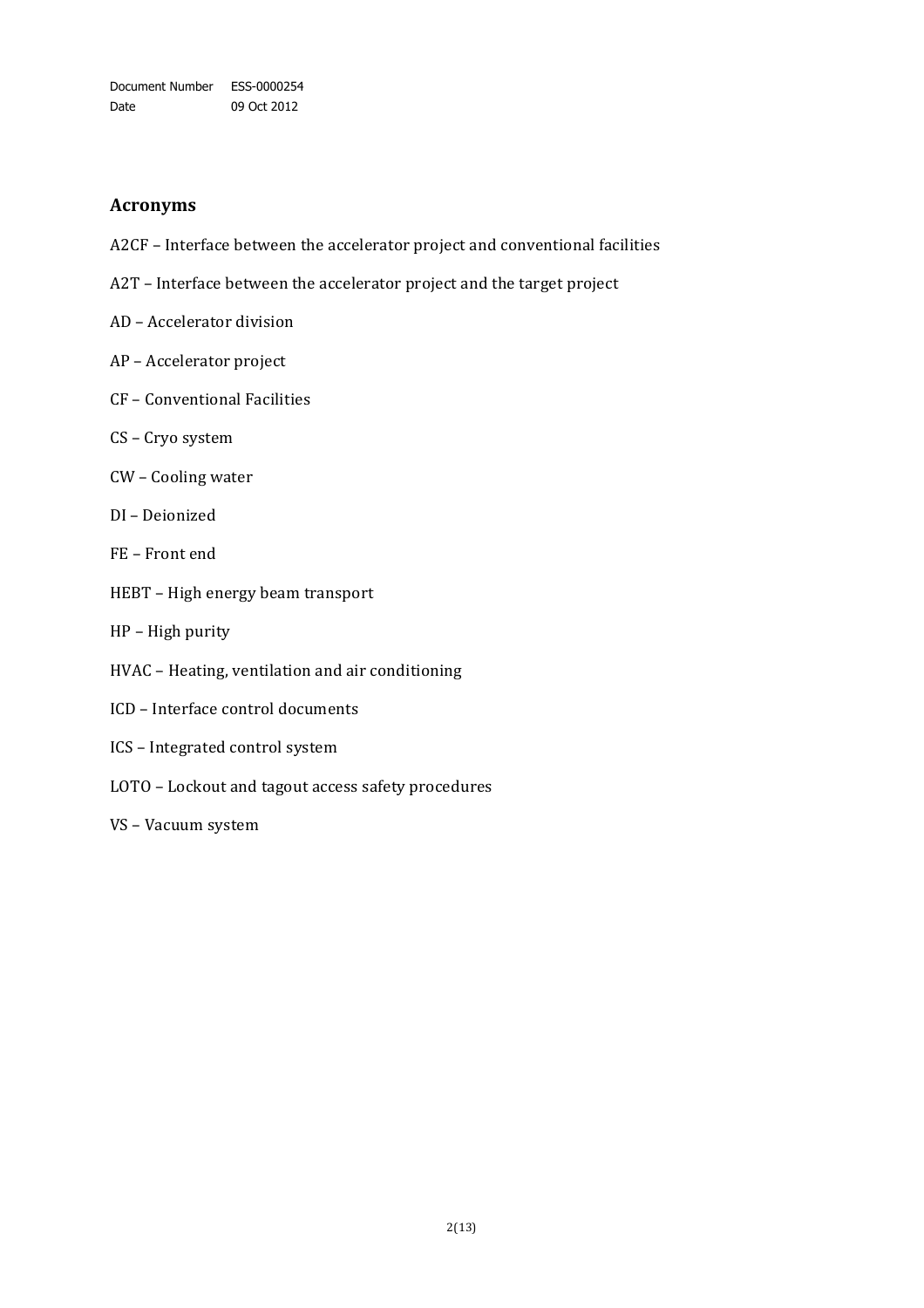### **Table of contents**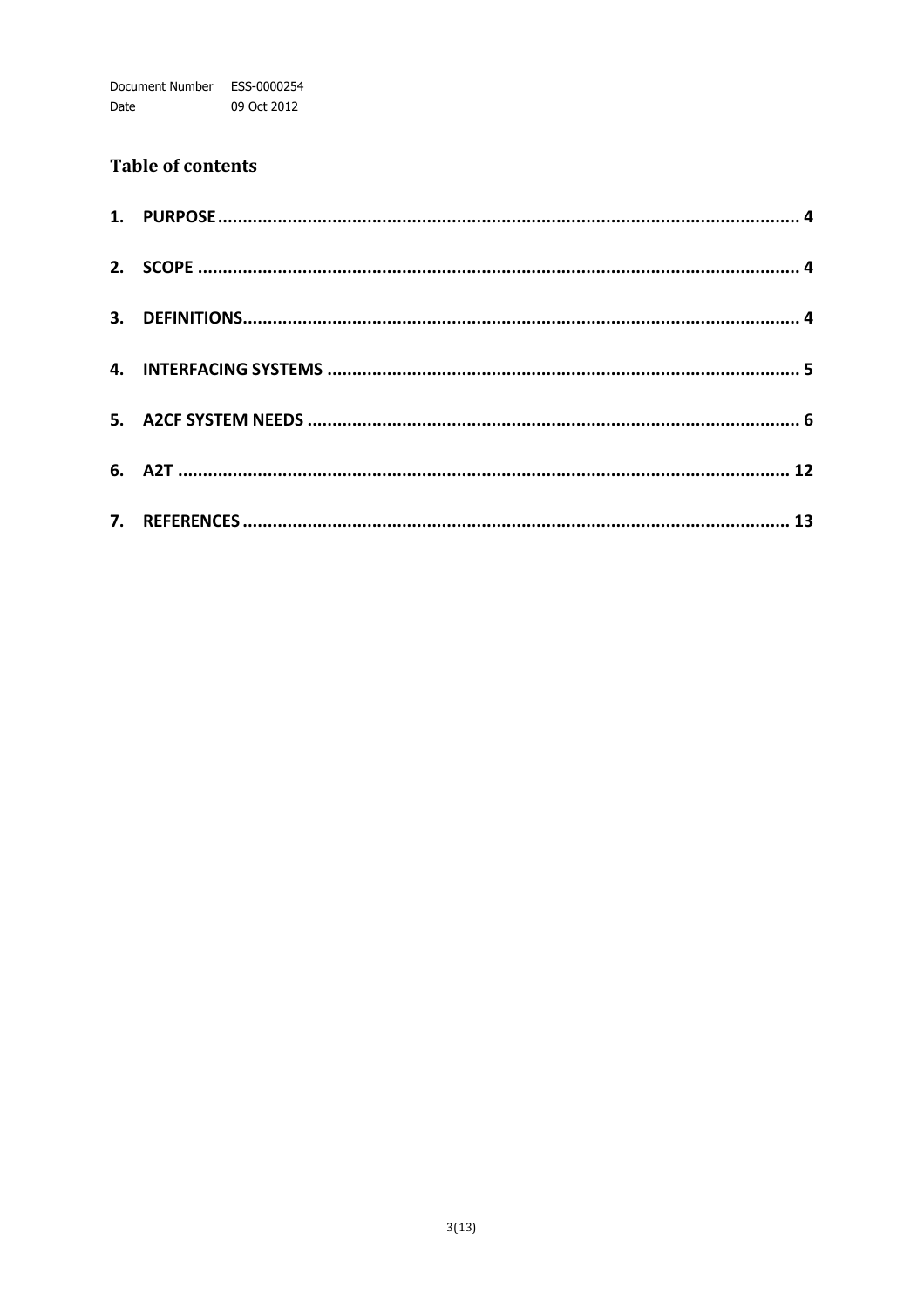#### **1. PURPOSE**

The present document defines the accelerator project (AP) external interfaces that shall be handled according to the interface management procedure [1].

#### **2. SCOPE**

This document applies to the interfaces between the accelerator and the following external systems:

- 2.1.1. Conventional Facilities (CF)
- 2.1.2. Vacuum system (VS)
- 2.1.3. Cryo system  $(CS)$
- 2.1.4. Integrated control system (ICS)
- 2.1.5. Accelerator to Target area (A2T)

#### **3. DEFINITIONS**

Some of the terms used in Figure 1 through Figure 10 and in Table 1 are defined as follows.

- 3.1.1. **Compressed air.** Regular compressed air.
- 3.1.2. **Crane.** Overhead crane(s).
- 3.1.3. **Cryo.** The cryo transfer line.
- 3.1.4. **DI CW.** Deionized cooling water.
- 3.1.5. **HEBT dogleg.** The HEBT section where the proton beam is steered to be at the same target point elevation.
- 3.1.6. **HP air.** High purity compressed air.
- 3.1.7. **HVAC.** Heating, ventilation and air conditioning.
- 3.1.8. **LOTO & access.** Lockout and tagout access safety procedures and systems to control access to critical areas of the accelerator.
- 3.1.9. **Primary electrical system.** Electrical system that guarantees a high level of reliability of service.
- 3.1.10. **Remote handling.** Transport system to remotely haul heavy radio activated loads.
- 3.1.11. **Water supply.** Regular cooling water.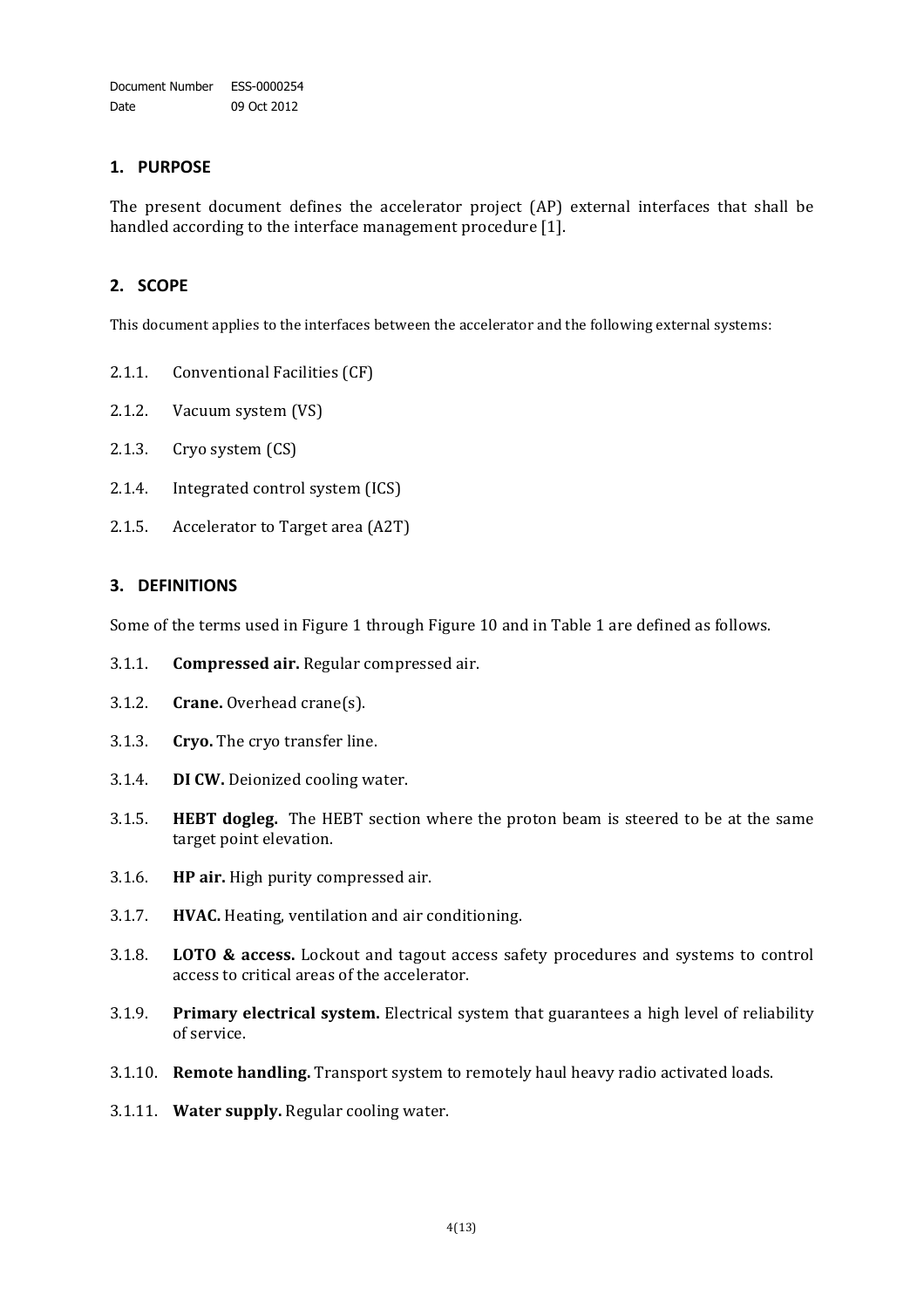#### **4. INTERFACING)SYSTEMS**

Figure 1 through Figure 9. present a graphical view of the interfaces between the accelerator project and the external system listed in §§2.1.1 - 2.1.4. Table 1 summarizes Figure 1 through Figure 9. Figure 10 shows the interfaces between VS, ICS, CS and AP / CF.

It must be noted that the AP systems when interfacing with Vacuum, Cryo and and ICS will require a higher granularity. This is achieved by the increased number of ICDs addressing such interfaces according to the interface management procedure described in [1].

|       |                              | Tunnel      | loading<br>$\mathbf{E}$ | Gallery     | $\mathop{\mathrm{Gryo\,test}}\limits_{\mathop{\mathrm{facility}}\limits}$ | loading<br><b>HEBT</b> | Cryo lab    | Machine<br>Shop | Metrolog<br>$y$ lab | $\begin{array}{c} \text{Vacuum} \\ \text{lab} \end{array}$ |
|-------|------------------------------|-------------|-------------------------|-------------|---------------------------------------------------------------------------|------------------------|-------------|-----------------|---------------------|------------------------------------------------------------|
| $\Xi$ | <b>Building</b>              | $\mathbf X$ | $\mathbf X$             | $\mathbf X$ | $\mathbf X$                                                               | $\mathbf X$            | $\mathbf X$ | $\mathbf X$     | $\mathbf X$         | $\mathbf X$                                                |
|       | Primary<br>electrical system | X           |                         | X           | $\mathbf X$                                                               |                        | X           |                 |                     | $\mathbf X$                                                |
|       | Electrical<br>system         | X           | $\mathbf X$             | $\mathbf X$ | $\mathbf X$                                                               | $\mathbf X$            | $\mathbf X$ | X               | $\mathbf X$         | $\mathbf X$                                                |
|       | <b>HVAC</b>                  | X           | X                       | $\mathbf X$ | X                                                                         | $\mathbf X$            | X           | X               | $\mathbf X$         | $\mathbf X$                                                |
|       | HP air                       | X           |                         | X           | X                                                                         |                        | X           |                 |                     | $\mathbf X$                                                |
|       | Compressed air               | X           | $\mathbf X$             | X           | $\mathbf X$                                                               |                        | X           | X               | $\mathbf X$         | X                                                          |
|       | DI CW                        | X           |                         | $\mathbf X$ | X                                                                         |                        |             |                 |                     | $\mathbf X$                                                |
|       | Water supply                 | X           | X                       | $\mathbf X$ | X                                                                         |                        |             | X               |                     | $\mathbf X$                                                |
|       | Elevator                     |             | $\mathbf X$             |             |                                                                           |                        |             |                 |                     |                                                            |
|       | Crane                        |             |                         |             | $\mathbf X$                                                               | $\mathbf X$            |             | X               |                     |                                                            |
|       | LOTO & access                | X           | X                       | X           | X                                                                         | X                      | X           |                 |                     |                                                            |
|       | Vacuum                       | $\mathbf X$ |                         |             |                                                                           |                        |             |                 |                     |                                                            |
|       | ICS                          | $\mathbf X$ |                         | $\mathbf X$ | $\mathbf X$                                                               |                        |             |                 |                     |                                                            |
|       | Cryo                         | $\mathbf X$ |                         |             | $\mathbf X$                                                               |                        |             |                 |                     |                                                            |

Table 1 - Interfaces between AP and relevant external systems.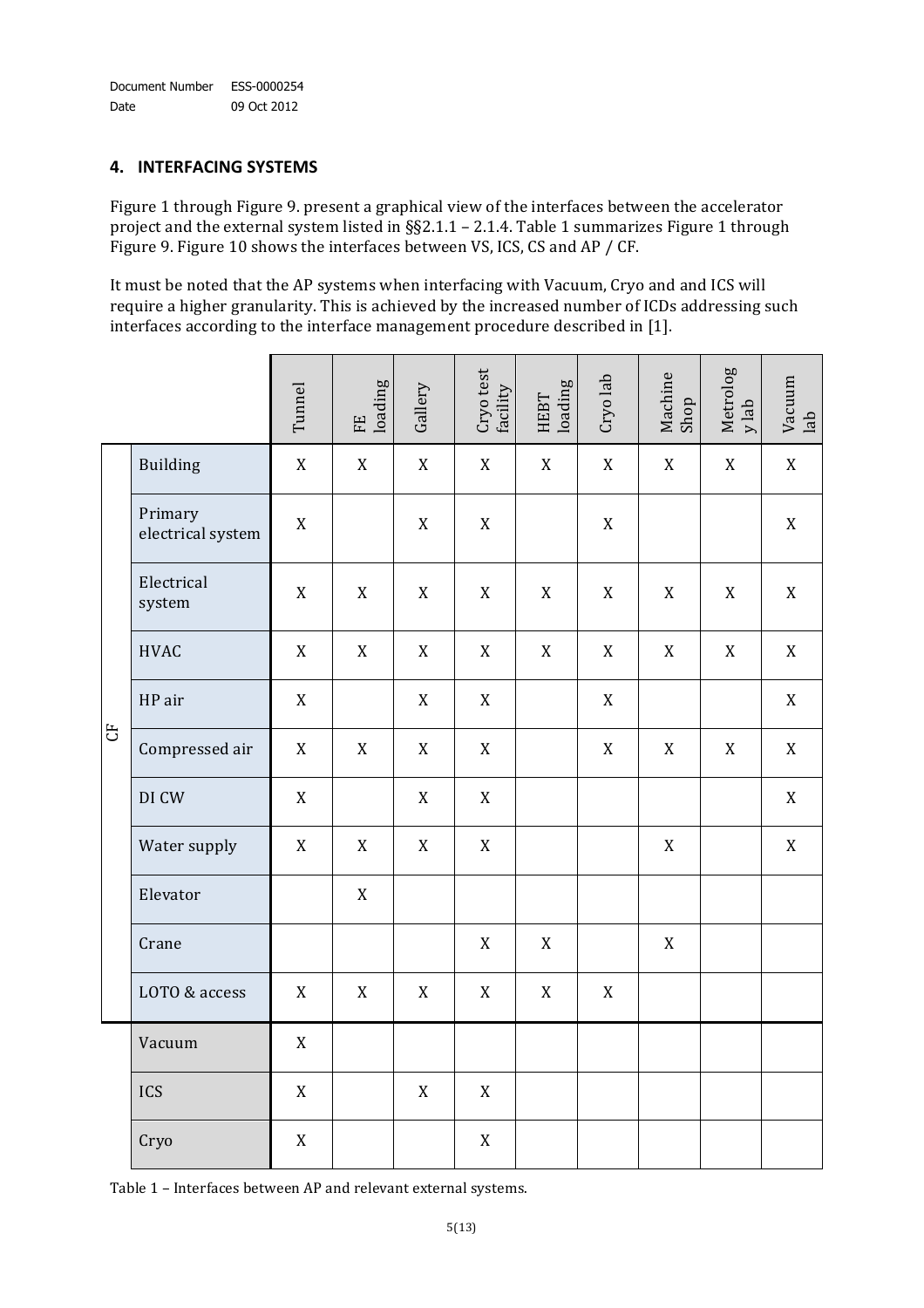#### **5. A2CF SYSTEM NEEDS**

The list of systems required by the accelerator project and provided by CF (A2CF) is given in Table 1.

| <b>Regular water systems</b>                               |
|------------------------------------------------------------|
| Cold tap water system                                      |
| Hot tap water system                                       |
| Hot water circulation system                               |
|                                                            |
| <b>Process water systems</b>                               |
| Cold tap water system - deionised                          |
|                                                            |
| <b>Compressed air systems</b>                              |
| Compressed air system without any demand of special purity |
| Compressed air for service                                 |
| Compressed air system with demand of special purity        |
| Compressed air for pneumatic control systems               |
| High Purity air for Klystrons                              |
| System for nitrogen                                        |
| Process waste water system                                 |
| Hazardous waste water system                               |
|                                                            |
| <b>Cooling systems - Water</b>                             |
| Process cooling system - High temperature                  |
| Process cooling system - Medium temperature                |
| Process cooling system - Low temperature                   |
|                                                            |
| <b>Controlled access systems</b>                           |
| Intrussion alarm and assault alarm                         |
| Intrusion alarm system                                     |
| Area monitoring alarm system                               |
| Emergency signal system                                    |
| Evacuation alarm system                                    |
|                                                            |
| <b>Control systems</b>                                     |
| Access control system                                      |
| Door control system                                        |
| CCTV                                                       |
| <b>Event Activated system</b>                              |
| Entrance signals                                           |
|                                                            |
| <b>Communication systems</b>                               |
| <b>Phone systems</b>                                       |
| Gate telephone system                                      |
| Mobile telephone system                                    |
| Audio and video systems                                    |
| Data communication net                                     |

Table 2 - A2CF system needs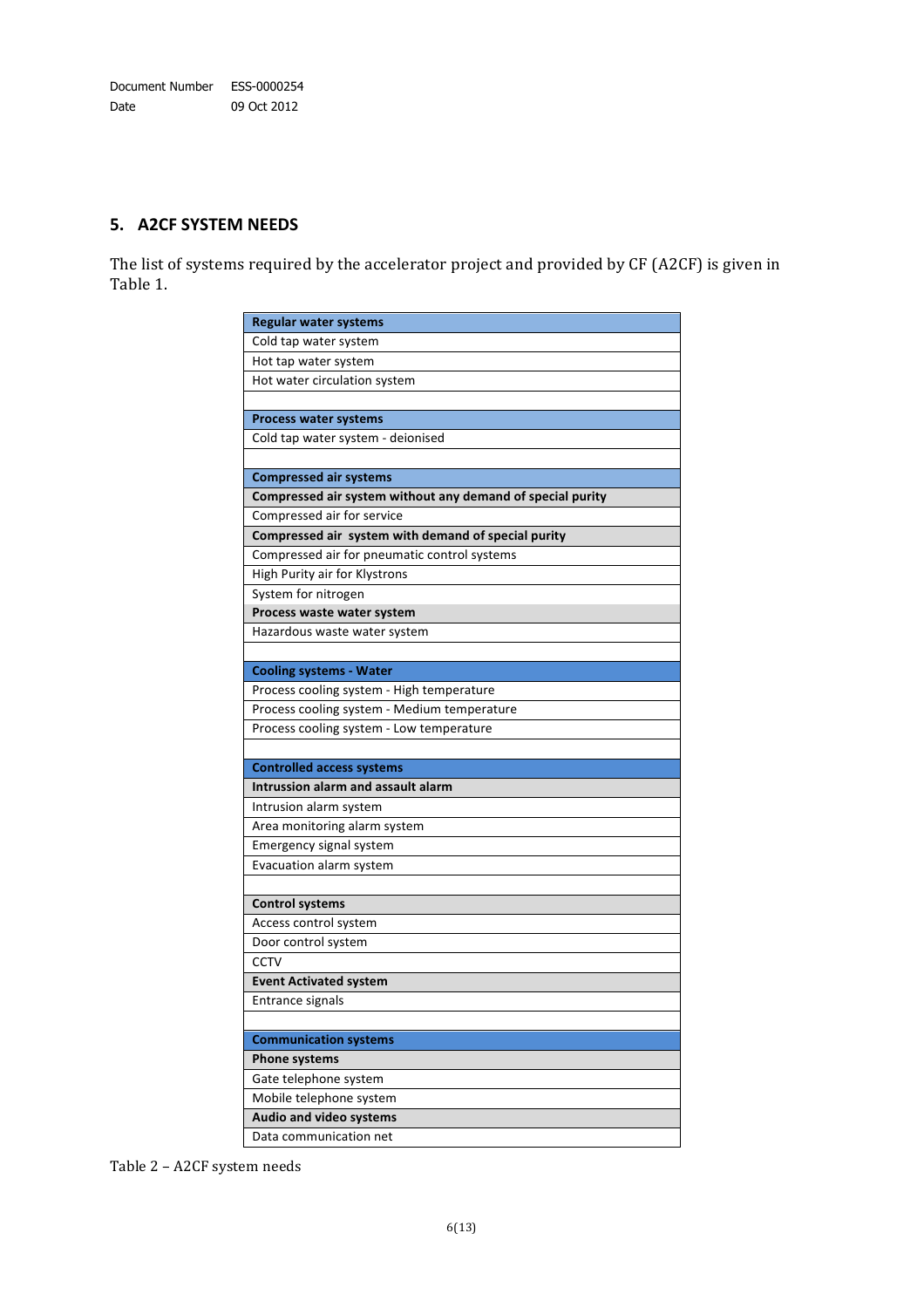



Figure 1 – Interfaces between tunnel and CF, VC, ICS, CS.



Figure 2 – Interfaces between front end loading bay and CF, VC, ICS, CS.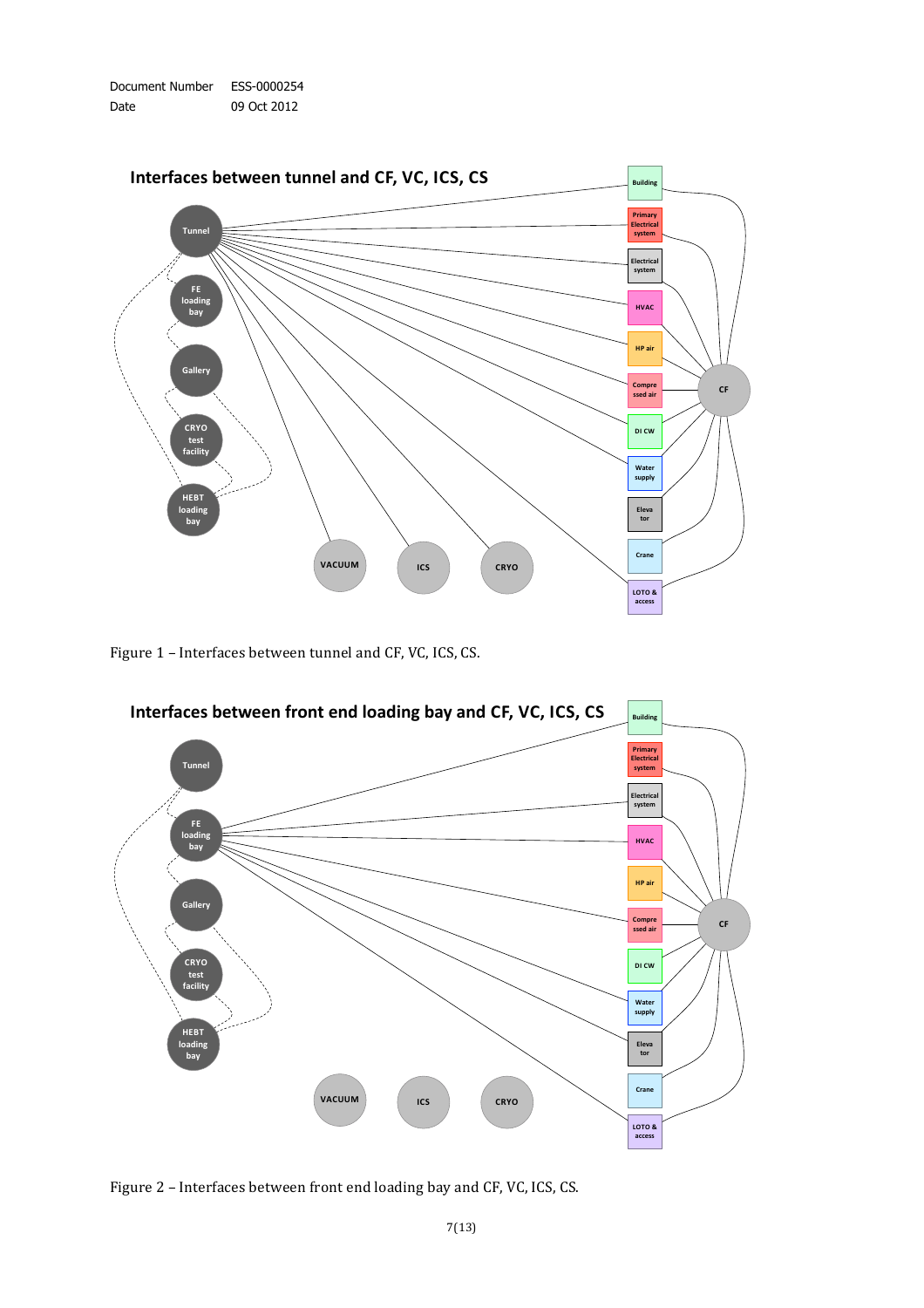



Figure 3 – Interfaces between gallery and CF, VC, ICS, CS.



Figure 4 – Interfaces between cryo test facility and CF, VC, ICS, CS.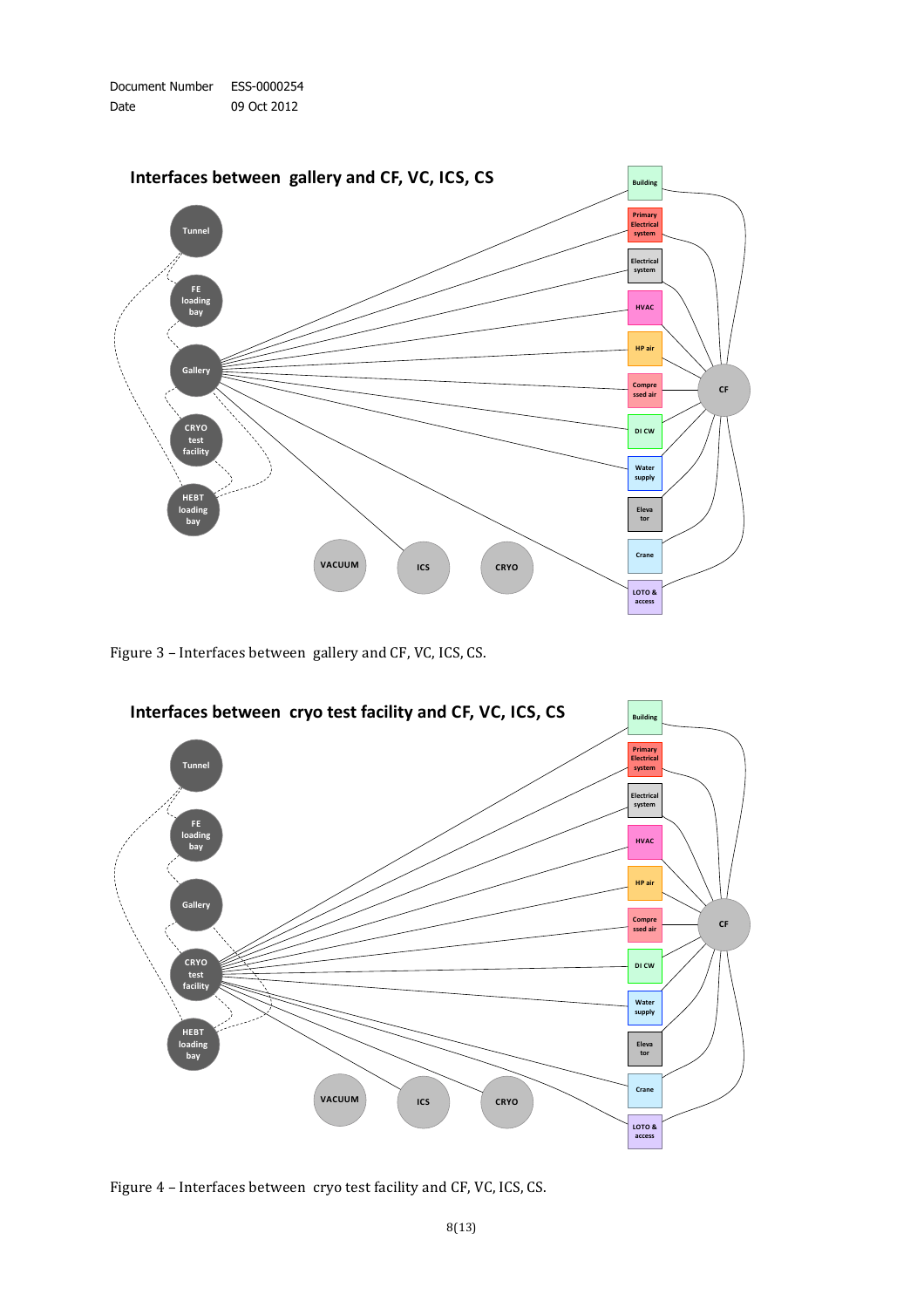



Figure 5 – Interfaces between HEBT loading bay and CF, VC, ICS, CS.



Figure 6 – Interfaces between cryo lab and CF.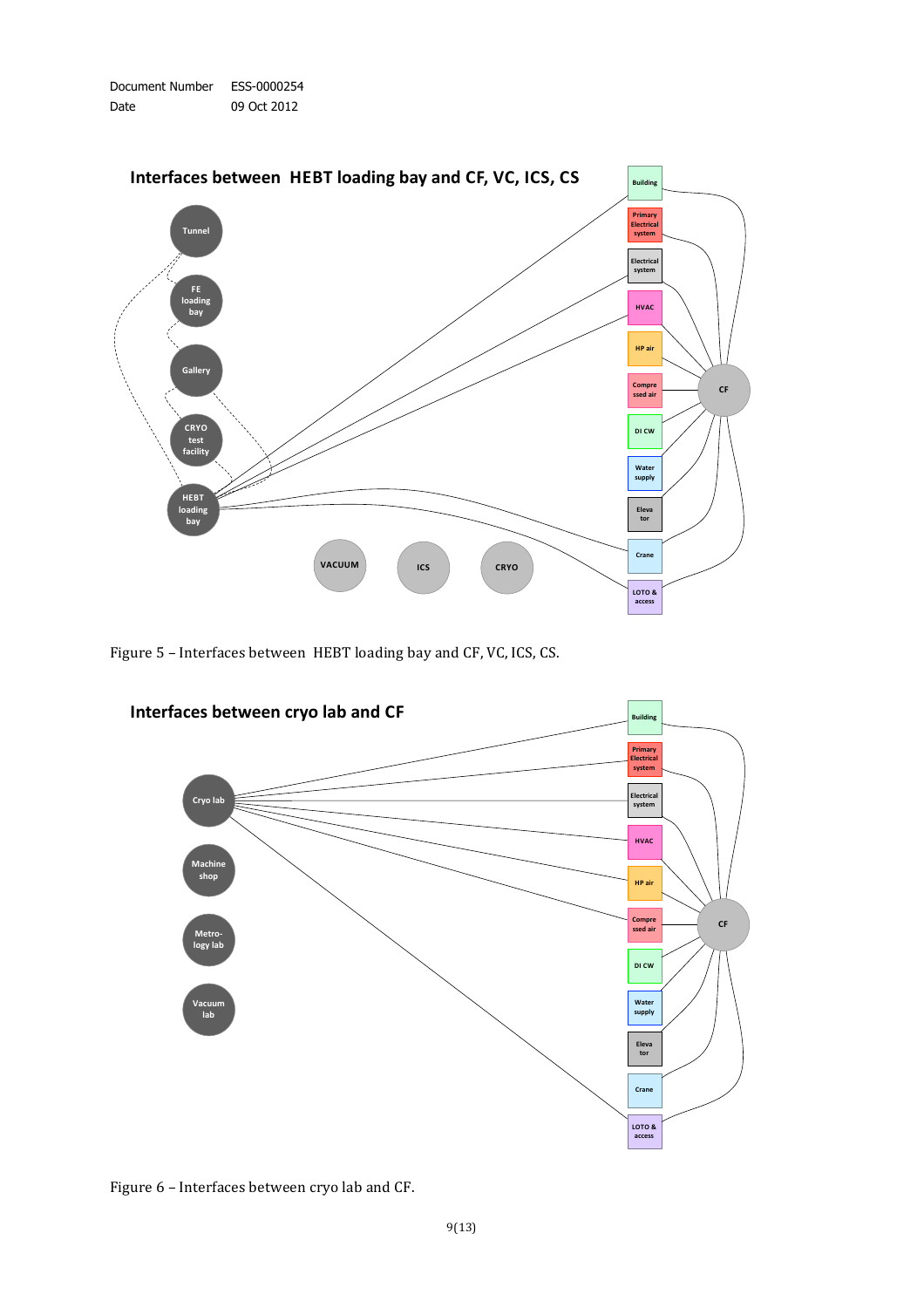

Figure 7 – Interfaces between machine shop and CF.



Figure 8 – Interfaces between metrology lab and CF.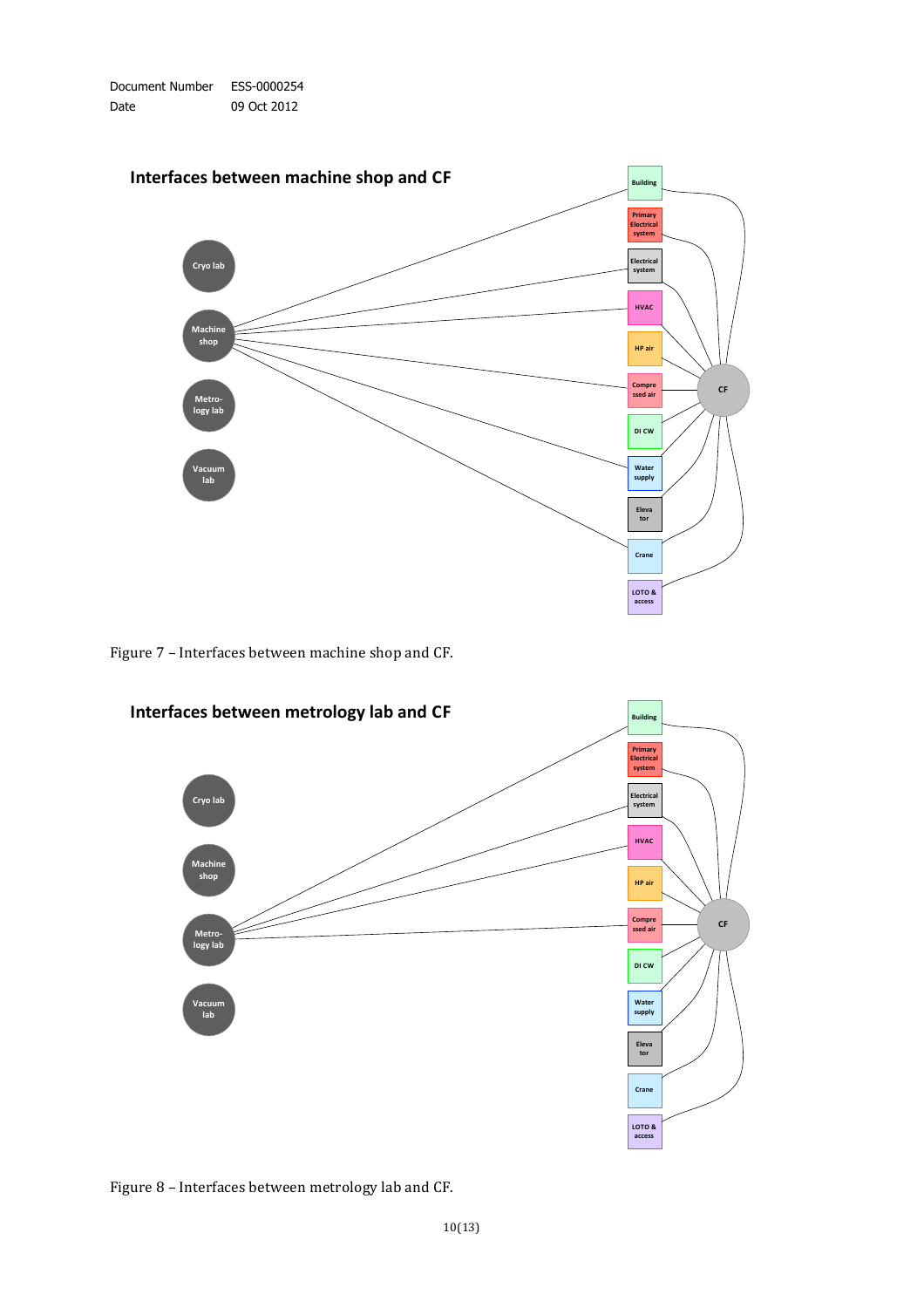

Figure 9 – Interfaces between vacuum lab and CF.



Figure 10 – Interfaces between VS, ICS, CS and AP / CF.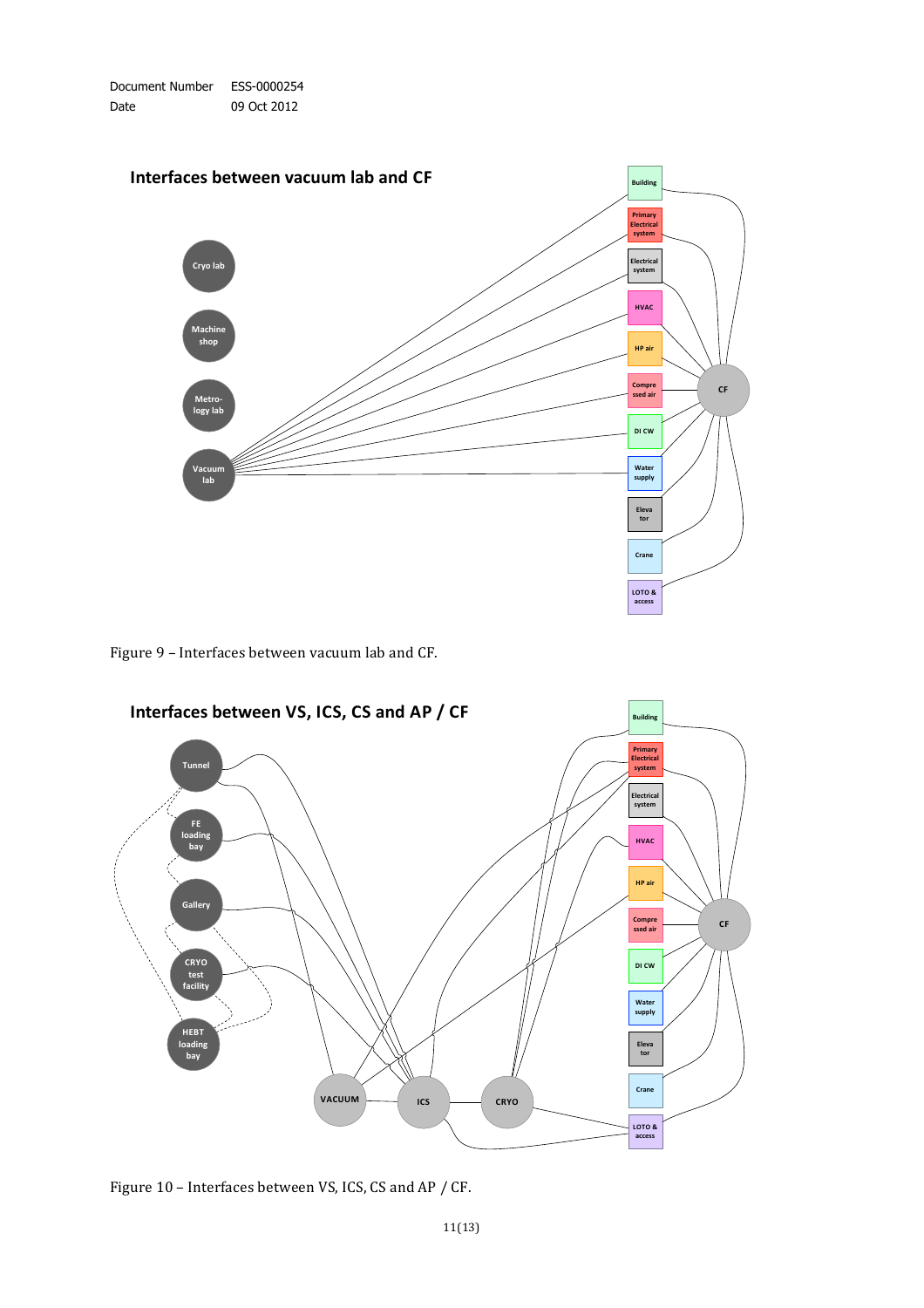Document Number ESS-0000254 Date 09 Oct 2012

#### **6. A2T**

The A2T interface shows a high level of integration among the following stakeholders:

- − AP
- − Target
- − CF
- − Vacuum
- − ICS.

Figure 11 is an overview of the a2T interface. Figure 12 present the complex system interdependence in the A2T area; for each branch at least one ICD needs to be written.



Figure 11 - Overview of the A2T interface



Figure 12 - A2T interface relationships.